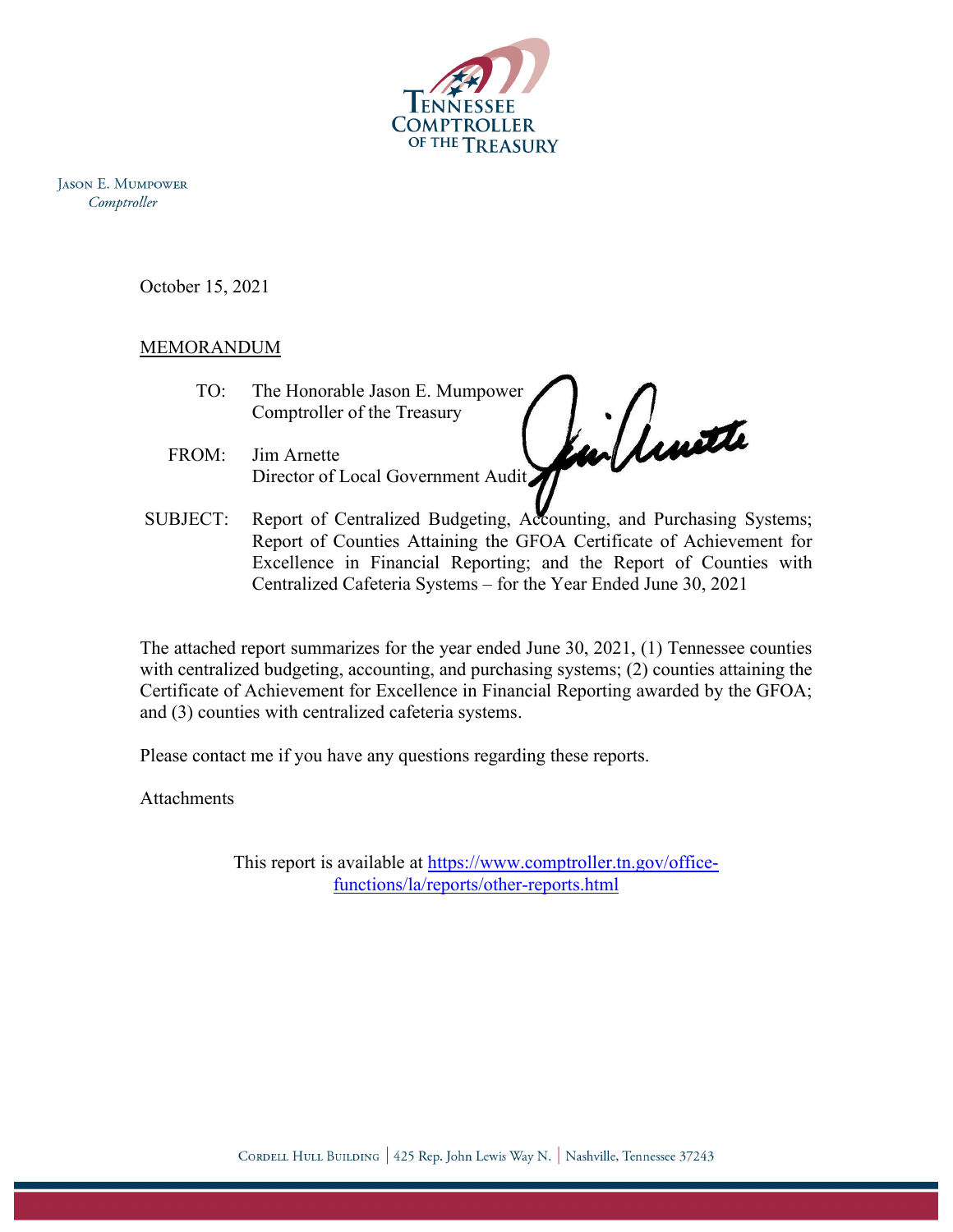### **REPORT OF CENTRALIZED BUDGETING, ACCOUNTING, AND PURCHASING SYSTEMS; REPORT OF COUNTIES ATTAINING THE GOVERNMENT FINANCE OFFICERS ASSOCIATION (GFOA) CERTIFICATE OF ACHIEVEMENT FOR EXCELLENCE IN FINANCIAL REPORTING; AND THE REPORT OF COUNTIES WITH CENTRALIZED CAFETERIA SYSTEMS**

#### **FOR THE YEAR ENDED JUNE 30, 2021**

#### **TABLE OF CONTENTS:**

|                                                                                                           |           | Page(s) |
|-----------------------------------------------------------------------------------------------------------|-----------|---------|
| Summary of Centralized Budgeting, Accounting,<br>and Purchasing Systems                                   | Exhibit A | 3       |
| Report of Centralized Budgeting, Accounting, and Purchasing Systems                                       | Exhibit B | 4-8     |
| Report of Counties Attaining the GFOA Certificate of Achievement<br>for Excellence in Financial Reporting | Exhibit C | 9       |
| Report of Counties With Centralized Cafeteria Systems                                                     | Exhibit D | 10      |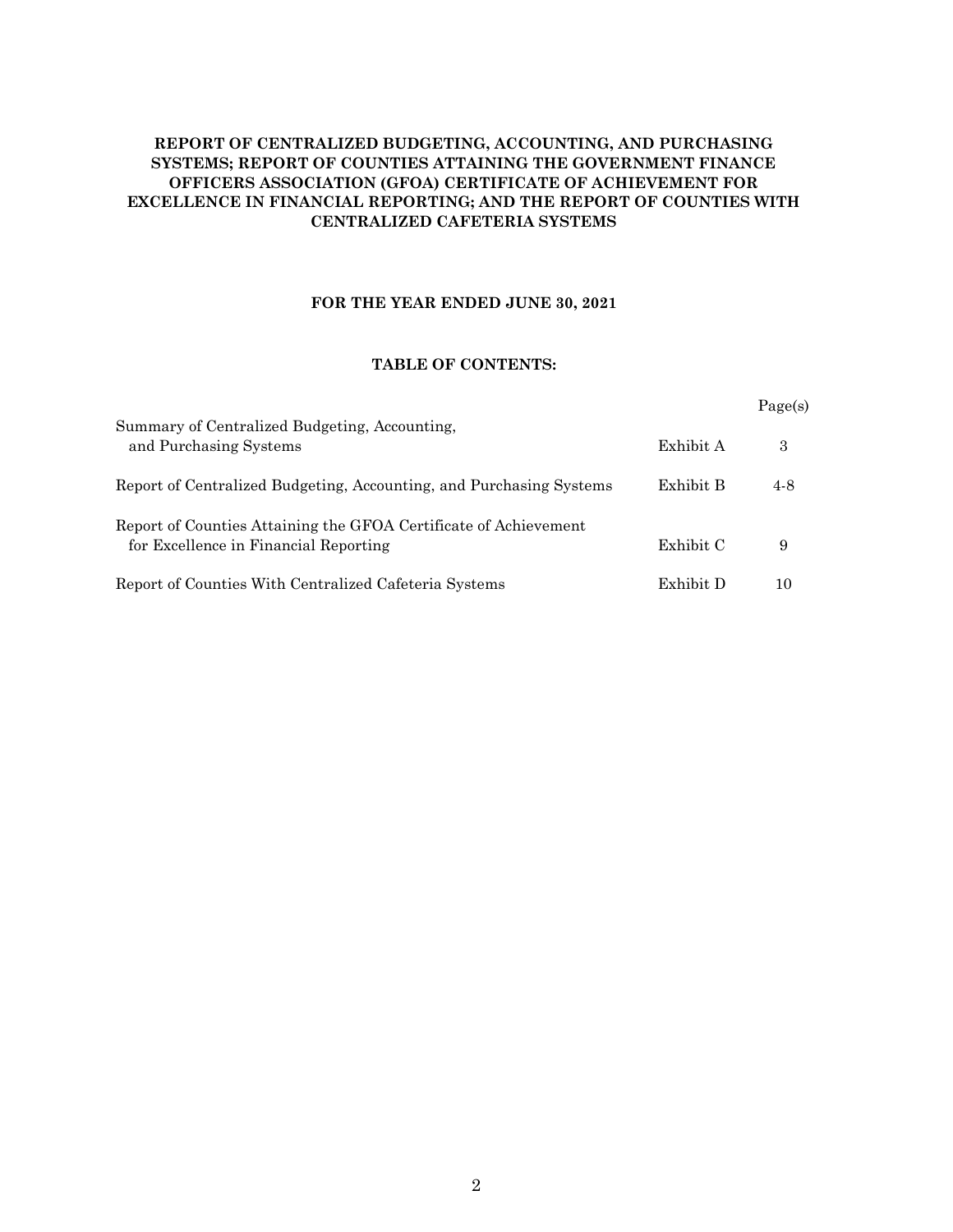# **TENNESSEE COUNTY GOVERNMENTS SUMMARY OF CENTRALIZED BUDGETING, ACCOUNTING, AND PURCHASING SYSTEMS BY COUNTY FOR THE YEAR ENDED JUNE 30, 2021**

| <b>Number of Counties With Full Centralization:</b>       |    |
|-----------------------------------------------------------|----|
| Number of Counties With Some Variation of Centralization: | 33 |
| <b>Number of Counties With No Centralization:</b>         | 31 |

## **FULL CENTRALIZATION:**

| <b>Legislative Authority</b>  |     |            |     |           | Number of<br>Counties |
|-------------------------------|-----|------------|-----|-----------|-----------------------|
| 1957 Fiscal Control Act       |     |            |     |           | 3                     |
| 1981 Financial Management Act |     |            |     |           | 25                    |
| Private Act/Charter           |     |            |     |           | 3                     |
| Total                         |     |            |     |           | 31                    |
|                               |     |            |     |           |                       |
| 1957 Fiscal Control Act       | 7.  | Cumberland | 19. | Rhea      |                       |
| Blount                        | 8.  | Fentress   | 20. | Robertson |                       |
| Loudon<br>2.                  | 9.  | Franklin   | 21. | Scott     |                       |
| 3.<br>Roane                   | 10. | Giles      | 22. | Union     |                       |
|                               | 11. | Henderson  | 23. | Warren    |                       |
| 1981 Financial Management Act | 12. | Hickman    | 24. | Weakley   |                       |

| 1. Anderson |  | Jefferson | White |
|-------------|--|-----------|-------|

- 2. Bedford 14. Lincoln
- 3. Campbell 15. Madison Private Act/Charter
- 4. Cannon 16. McMinn 1. Knox
- 5. Carter 17. Monroe 2. Maury
- 6. Claiborne 18. Morgan 3. Sullivan

# **SOME VARIATION OF CENTRALIZATION:**

- 
- 
- 
- 
- 
- 
- 
- 
- 
- 
- 
- 
- 2. Carroll 13. Greene 24. Meigs
	-
- 4. Cocke 15. Hamilton 26. Overton
	-
- 6. Davidson 17. Hardin 28. Shelby
- 7. Decatur 18. Hawkins 29. Smith
	-
	-
	-
- 11. Gibson 22. Marshall 33. Wilson
- 1. Benton 12. Grainger 23. McNairy
	-
- 3. Cheatham 14. Hamblen 25. Montgomery
	-
- 5. Coffee 16. Hardeman 27. Rutherford
	-
	-
- 8. DeKalb 19. Henry 30. Sumner
- 9. Dickson 20. Johnson 31. Washington
- 10. Dyer 21. Lawrence 32. Williamson
	-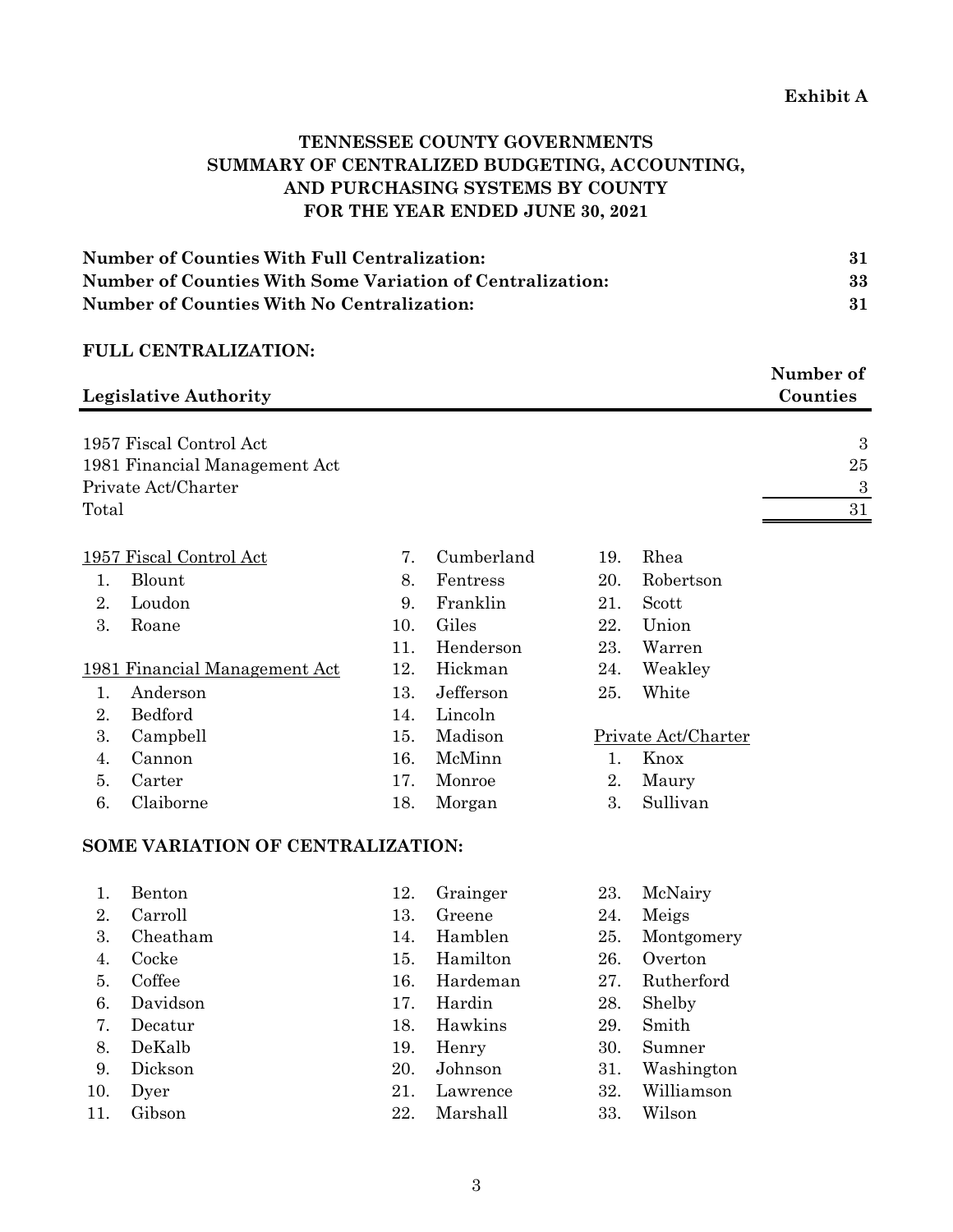### **TENNESSEE COUNTY GOVERNMENTS CENTRALIZED BUDGETING, ACCOUNTING, AND PURCHASING SYSTEMS BY COUNTY FOR THE YEAR ENDED JUNE 30, 2021**

| 1. | Anderson       | 1981 Financial Management Act                                                    | Central budgeting, accounting, and<br>purchasing - all departments                |
|----|----------------|----------------------------------------------------------------------------------|-----------------------------------------------------------------------------------|
| 2. | Bedford        | 1981 Financial Management Act                                                    | Central budgeting, accounting, and<br>purchasing - all departments                |
| 3. | Benton         | Private Acts of 1939, Chapter 541, as amended                                    | Central budgeting - all departments                                               |
| 4. | Blount         | 1957 Fiscal Control Act                                                          | Central accounting and purchasing - all<br>departments                            |
|    |                | 1993 Budget Law                                                                  | Central budgeting - all departments                                               |
| 5. | Campbell       | 1981 Financial Management Act                                                    | Central budgeting, accounting, and<br>purchasing - all departments                |
| 6. | Cannon         | 1981 Financial Management Act                                                    | Central budgeting, accounting, and<br>purchasing - all departments                |
| 7. | Carroll        | Private Acts of 1937, Chapter 58<br>Private Acts of 1975, Chapter 23, as amended | Central budgeting - all departments<br>Central purchasing - county and<br>highway |
| 8. | Carter         | 1981 Financial Management Act                                                    | Central budgeting, accounting, and<br>purchasing - all departments                |
| 9. | Cheatham       | 1957 Fiscal Control Act                                                          | Central budgeting and accounting -<br>county and highway                          |
|    |                | Private Acts of 1933, Chapter 250, as amended                                    | Central purchasing - county and<br>highway                                        |
|    | 10. Claiborne  | 1981 Financial Management Act                                                    | Central budgeting, accounting, and<br>purchasing - all departments                |
|    | 11. Cocke      | 1957 Fiscal Control Act                                                          | Central budgeting, accounting, and<br>purchasing - county and highway             |
|    | 12. Coffee     | Local Resolution                                                                 | Central budgeting and accounting -<br>county and highway                          |
|    |                | 1957 Fiscal Control Act                                                          | Central purchasing - county and<br>highway                                        |
|    | 13. Cumberland | 1981 Financial Management Act                                                    | Central budgeting, accounting, and<br>purchasing - all departments                |
|    | 14. Davidson   | Metro charter                                                                    | Central budgeting, accounting, and<br>purchasing - county and highway             |
|    | 15. Decatur    | 1993 Budget Law                                                                  | Central budgeting - all departments                                               |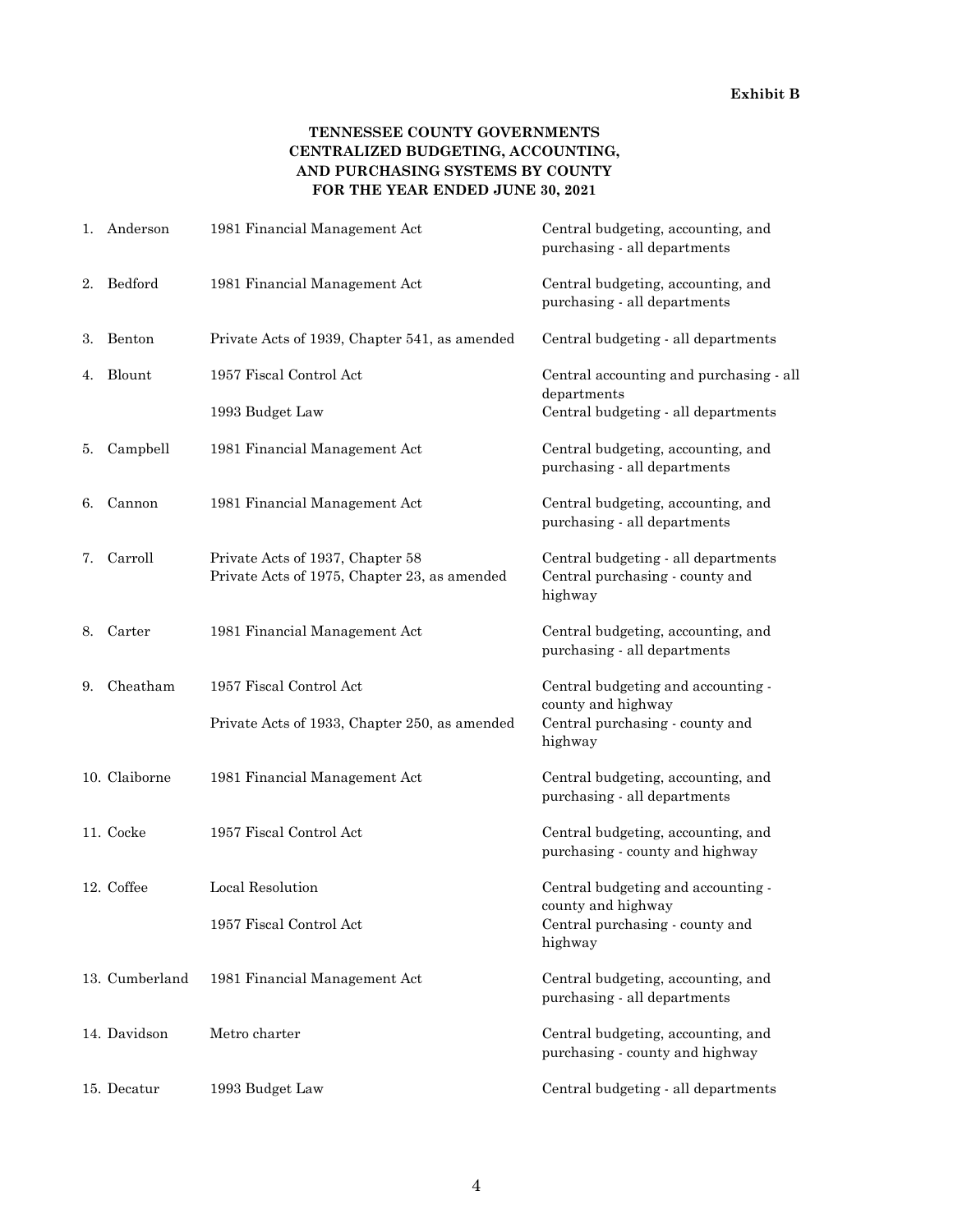### **TENNESSEE COUNTY GOVERNMENTS CENTRALIZED BUDGETING, ACCOUNTING, AND PURCHASING SYSTEMS BY COUNTY (Cont.)**

| 16. Dekalb    | 1993 Budget Law<br>Private Acts of 1979, Chapter 63, as amended                              | Central budgeting - all departments<br>Central purchasing - all departments         |
|---------------|----------------------------------------------------------------------------------------------|-------------------------------------------------------------------------------------|
| 17. Dickson   | 1957 Fiscal Control Act                                                                      | Central budgeting, accounting, and<br>purchasing - county and highway               |
| 18. Dyer      | Private Acts of 2005, Chapter 43                                                             | Central budgeting - all departments                                                 |
| 19. Fentress  | 1981 Financial Management Act                                                                | Central budgeting, accounting, and<br>purchasing - all departments                  |
| 20. Franklin  | 1981 Financial Management Act                                                                | Central budgeting, accounting, and<br>purchasing - all departments                  |
| 21. Gibson    | Private Acts of 1993, Chapter 23                                                             | Central budgeting - county and<br>highway                                           |
| 22. Giles     | 1981 Financial Management Act                                                                | Central budgeting, accounting, and<br>purchasing - all departments                  |
| 23. Grainger  | Private Acts of 1939, Chapter 502, as amended                                                | Central budgeting - county and<br>highway                                           |
| 24. Greene    | 1957 Fiscal Control Act                                                                      | Central budgeting, accounting, and<br>purchasing - county and highway               |
| 25. Hamblen   | Local Resolution                                                                             | Central budgeting, accounting, and<br>purchasing - county and highway               |
| 26. Hamilton  | Private Acts of 1941, Chapter 156, as amended                                                | Central budgeting, accounting, and<br>purchasing - county and highway               |
| 27. Hardeman  | Private Acts of 1937, Chapter 68, as amended<br>Private Acts of 1989, Chapter 90, as amended | Central budgeting - all departments<br>Central purchasing - all departments         |
| 28. Hardin    | 1993 Budget Law                                                                              | Central budgeting - all departments                                                 |
| 29. Hawkins   | Private Acts of 1957, Chapter 256, as amended                                                | Central accounting - county and<br>highway; central purchasing - all<br>departments |
| 30. Henderson | 1981 Financial Management Act                                                                | Central budgeting, accounting, and<br>purchasing - all departments                  |
| 31. Henry     | Private Acts of 1983, Chapter 137, as amended                                                | Central budgeting - all departments                                                 |
| 32. Hickman   | 1981 Financial Management Act                                                                | Central budgeting, accounting, and<br>purchasing - all departments                  |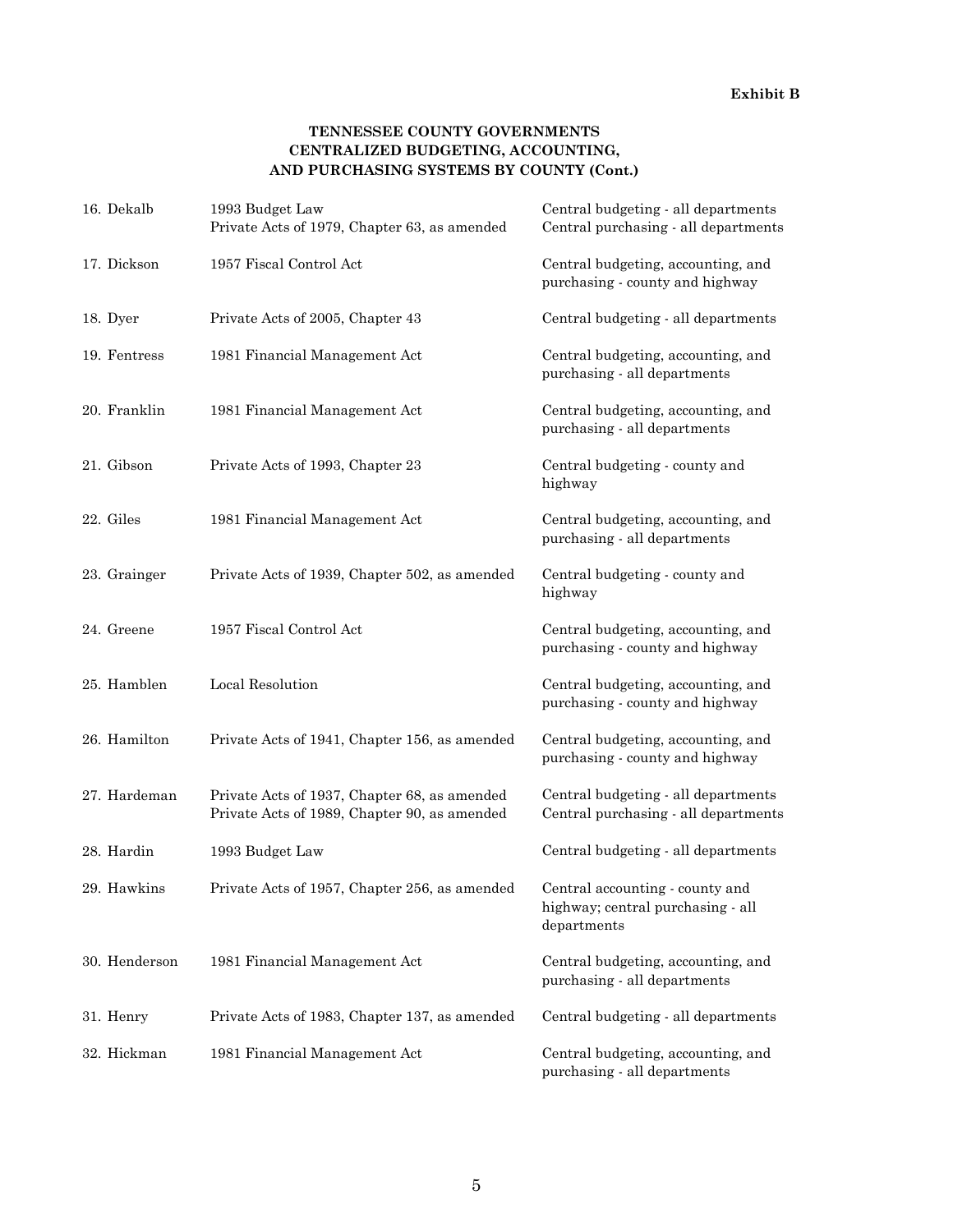#### **Exhibit B**

### **TENNESSEE COUNTY GOVERNMENTS CENTRALIZED BUDGETING, ACCOUNTING, AND PURCHASING SYSTEMS BY COUNTY (Cont.)**

| 33. Jefferson  | 1981 Financial Management Act     | Central budgeting, accounting, and<br>purchasing - all departments                                |
|----------------|-----------------------------------|---------------------------------------------------------------------------------------------------|
| 34. Johnson    | 1957 Fiscal Control Act           | Central budgeting and accounting - all<br>departments; central purchasing -<br>county and highway |
| 35. Knox       | Charter                           | Central budgeting, accounting, and<br>purchasing - all departments                                |
| 36. Lawrence   | 1957 Fiscal Control Act           | Central budgeting, accounting, and<br>purchasing - county and highway                             |
| 37. Lincoln    | 1981 Financial Management Act     | Central budgeting, accounting, and<br>purchasing - all departments                                |
| 38. Loudon     | 1957 Fiscal Control Act           | Central budgeting, accounting, and<br>purchasing - all departments                                |
| 39. Madison    | 1981 Financial Management Act     | Central budgeting, accounting, and<br>purchasing - all departments                                |
| 40. Marshall   | Private Acts of 2005, Chapter 17  | Central budgeting, accounting, and<br>purchasing - county and highway                             |
| 41. Maury      | Private Acts of 2018, Chapter 47  | Central budgeting, accounting, and<br>purchasing - all departments                                |
| 42. McMinn     | 1981 Financial Management Act     | Central budgeting, accounting, and<br>purchasing - all departments                                |
| 43. McNairy    | Private Acts of 1937, Chapter 864 | Central budgeting - all departments                                                               |
| 44. Meigs      | Private Acts of 2007, Chapter 28  | Central budgeting, accounting, and<br>purchasing - county and highway                             |
| 45. Monroe     | 1981 Financial Management Act     | Central budgeting, accounting, and<br>purchasing - all departments                                |
| 46. Montgomery | 1957 Fiscal Control Act           | Central budgeting, accounting, and<br>purchasing - county and highway                             |
| 47. Morgan     | 1981 Financial Management Act     | Central budgeting, accounting, and<br>purchasing - all departments                                |
| 48. Overton    | 1957 Fiscal Control Act           | Central budgeting, accounting, and<br>purchasing - county and highway                             |
| 49. Rhea       | 1981 Financial Management Act     | Central budgeting, accounting, and<br>purchasing - all departments                                |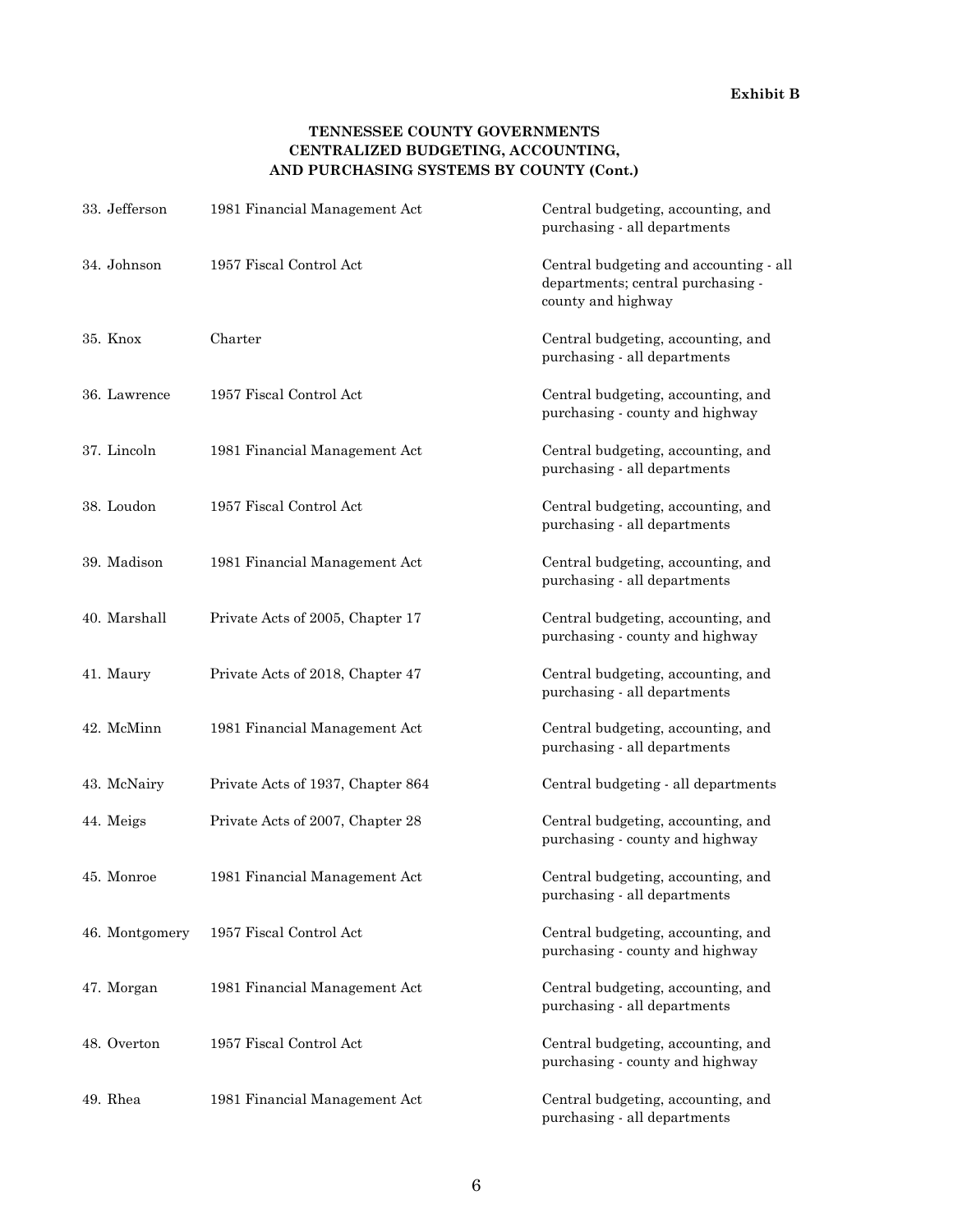#### **Exhibit B**

### **TENNESSEE COUNTY GOVERNMENTS CENTRALIZED BUDGETING, ACCOUNTING, AND PURCHASING SYSTEMS BY COUNTY (Cont.)**

| 50. Roane      | 1957 Fiscal Control Act                      | Central budgeting, accounting, and<br>purchasing - all departments    |
|----------------|----------------------------------------------|-----------------------------------------------------------------------|
| 51. Robertson  | 1981 Financial Management Act                | Central budgeting, accounting, and<br>purchasing - all departments    |
| 52. Rutherford | Private Acts of 1979, Chapter 49, as amended | Central budgeting and accounting - all<br>departments                 |
| 53. Scott      | 1981 Financial Management Act                | Central budgeting, accounting, and<br>purchasing - all departments    |
| 54. Shelby     | Charter                                      | Central budgeting, accounting, and<br>purchasing - county and highway |
| 55. Smith      | 1957 Fiscal Control Act                      | Central accounting and purchasing -<br>county and highway             |
| 56. Sullivan   | Private Acts of 2020, Chapter 46             | Central budgeting, accounting, and<br>purchasing - all departments    |
| 57. Sumner     | Private Acts of 2012, Chapter 70, as amended | Central budgeting and accounting -<br>county and highway              |
| 58. Union      | 1981 Financial Management Act                | Central budgeting, accounting, and<br>purchasing - all departments    |
| 59. Warren     | 1981 Financial Management Act                | Central budgeting, accounting, and<br>purchasing - all departments    |
| 60. Washington | 1957 Fiscal Control Act                      | Central budgeting, accounting, and<br>purchasing - county and highway |
| 61. Weakley    | 1981 Financial Management Act                | Central budgeting, accounting, and<br>purchasing - all departments    |
| 62. White      | 1981 Financial Management Act                | Central budgeting, accounting, and<br>purchasing - all departments    |
| 63. Williamson | 1957 Fiscal Control Act                      | Central accounting and purchasing -<br>county and highway             |
|                | Private Acts of 2001, Chapter 56             | Central budgeting - all departments                                   |
| 64. Wilson     | 1981 Financial Management Act                | Central budgeting, accounting, and<br>purchasing - county and highway |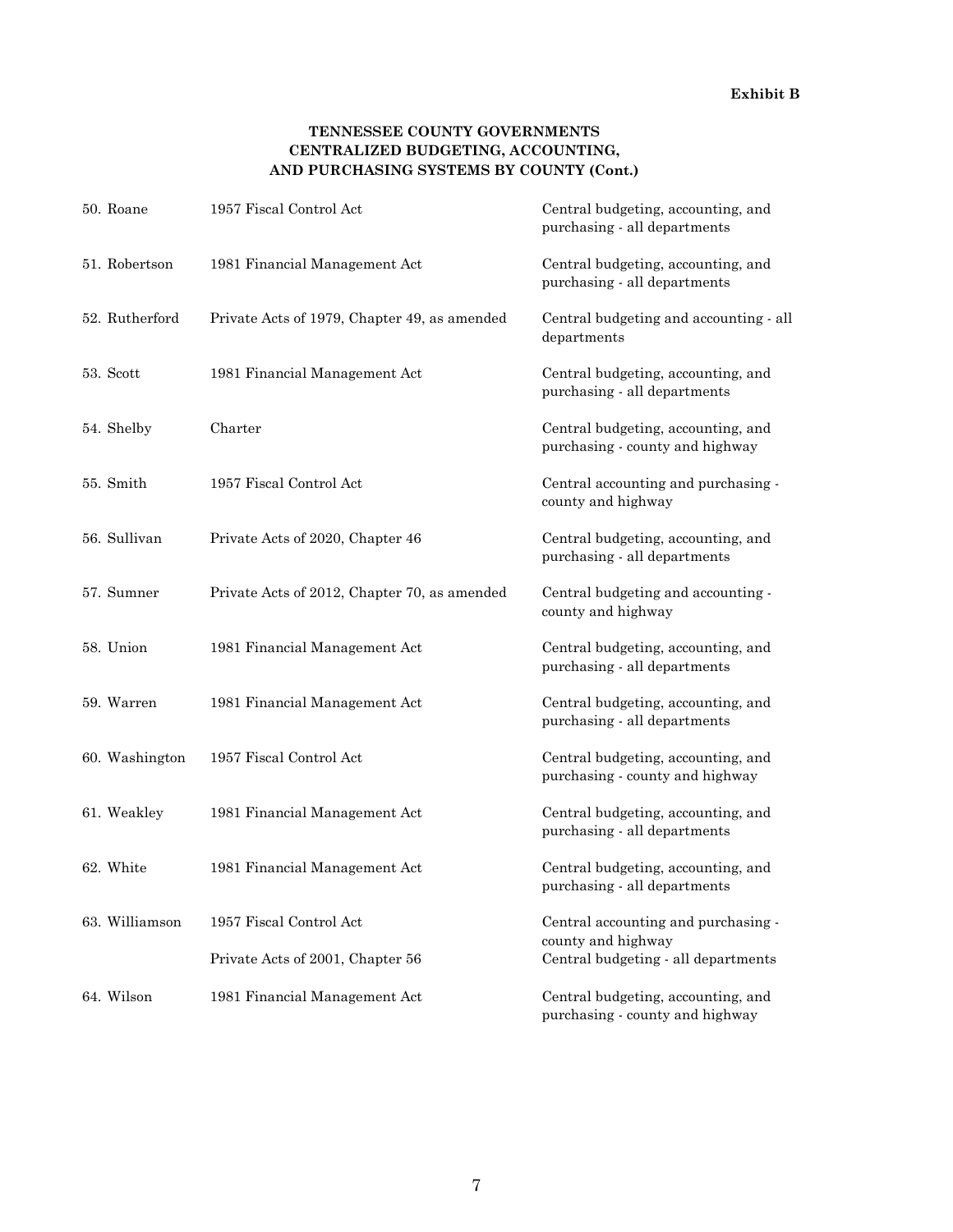#### **TENNESSEE COUNTY GOVERNMENTS CENTRALIZED BUDGETING, ACCOUNTING, AND PURCHASING SYSTEMS BY COUNTY (Cont.)**

#### **Additional Notes:**

- **-** Blount County has adopted both the 1957 Fiscal Control Acts and the 1993 Budget Law. The 1993 Budget Law supersedes the 1957 acts on some budgeting issues.
- **-** The Metropolitan Charter of Moore County provides for a centralized system of purchasing; however, a centralized system had not been implemented as of June 30, 2021.
- **-** Polk County adopted the budgeting, accounting, and purchasing provisions of the 1957 Fiscal Control Acts for the Offices of County Mayor and Highway Department. However, the director of accounts and budgets did not maintain the records for the highway department as of June 30, 2021.
- **-** On June 18, 2012, Sumner County adopted Chapter 70, Private Acts of 2012. This act, in part, requires an integral financial management and enterprise resource planning system that provides a "common platform ... for all departments, agencies, commissions, boards, divisions, or offices" of Sumner County Government. This private act was never fully implemented. Sumner County amended their private act Chapter 70, Acts of 2012, and other related acts on May 20, 2019, to give the school department the option of whether to participate in the county's integrated financial management and enterprise resource planning system.
- **-** The Wilson County School Department was removed from the provisions of the Financial Management Act of 1981, effective July 1, 1995.
- **-** Van Buren County adopted the purchasing provisions of the 1957 Fiscal Control Act; however, a centralized system had not been implemented as of June 30, 2021.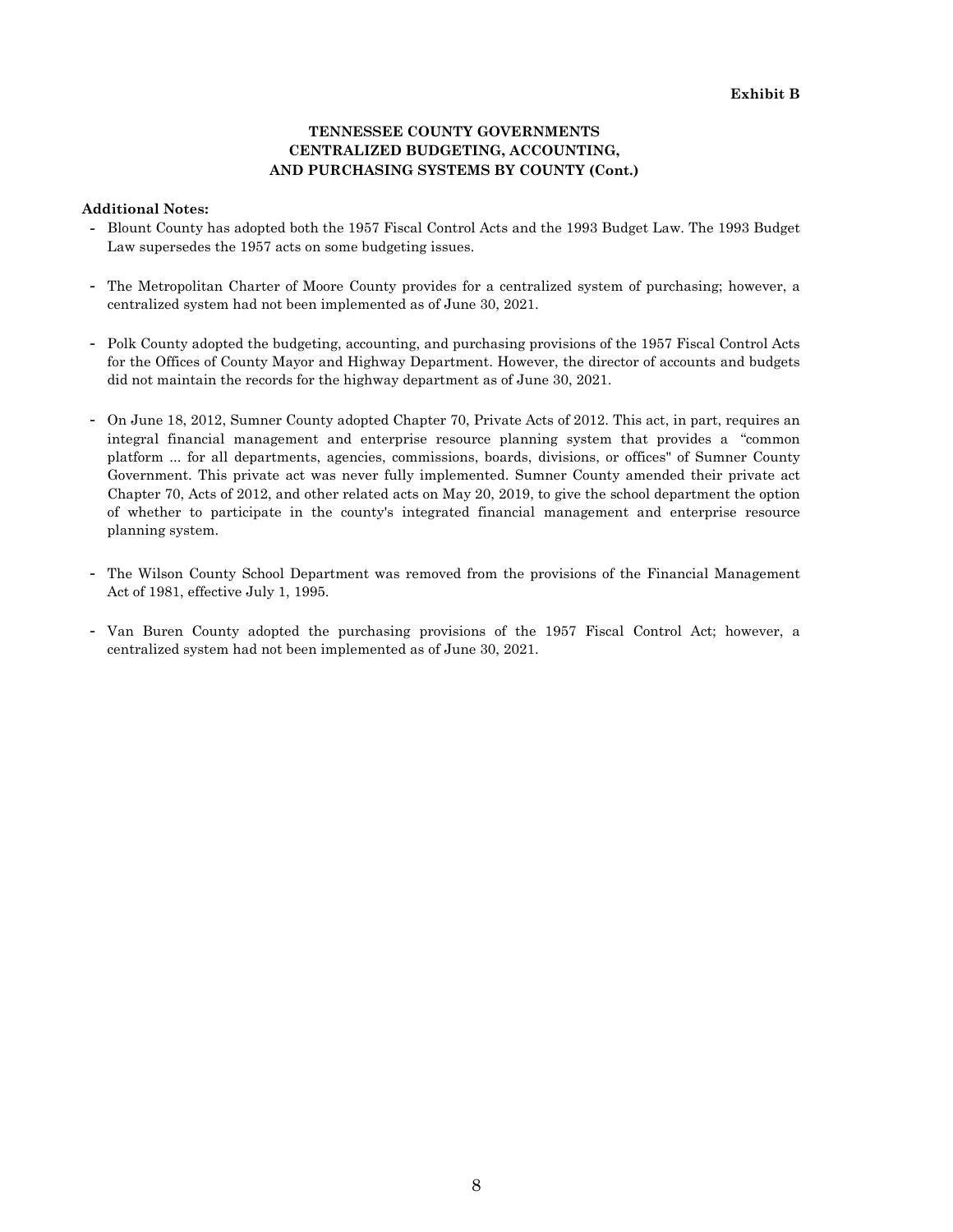## **Exhibit C**

# **TENNESSEE COUNTIES ATTAINING THE GFOA CERTIFICATE OF ACHIEVEMENT FOR EXCELLENCE IN FINANCIAL REPORTING FOR THE YEAR ENDED JUNE 30, 2020\***

#### County

- 1. Anderson
- 2. Bedford
- 3. Bradley
- 4. Davidson
- 5. Hamilton
- 6. Knox
- 7. Rutherford
- 8. Shelby
- 9. Washington

\*The Certificate of Achievement for Excellence in Financial Reporting has not yet been awarded for all counties for the year ended June 30, 2020, but all of these counties did submit their reports for the certificate for the year ended June 30, 2020.